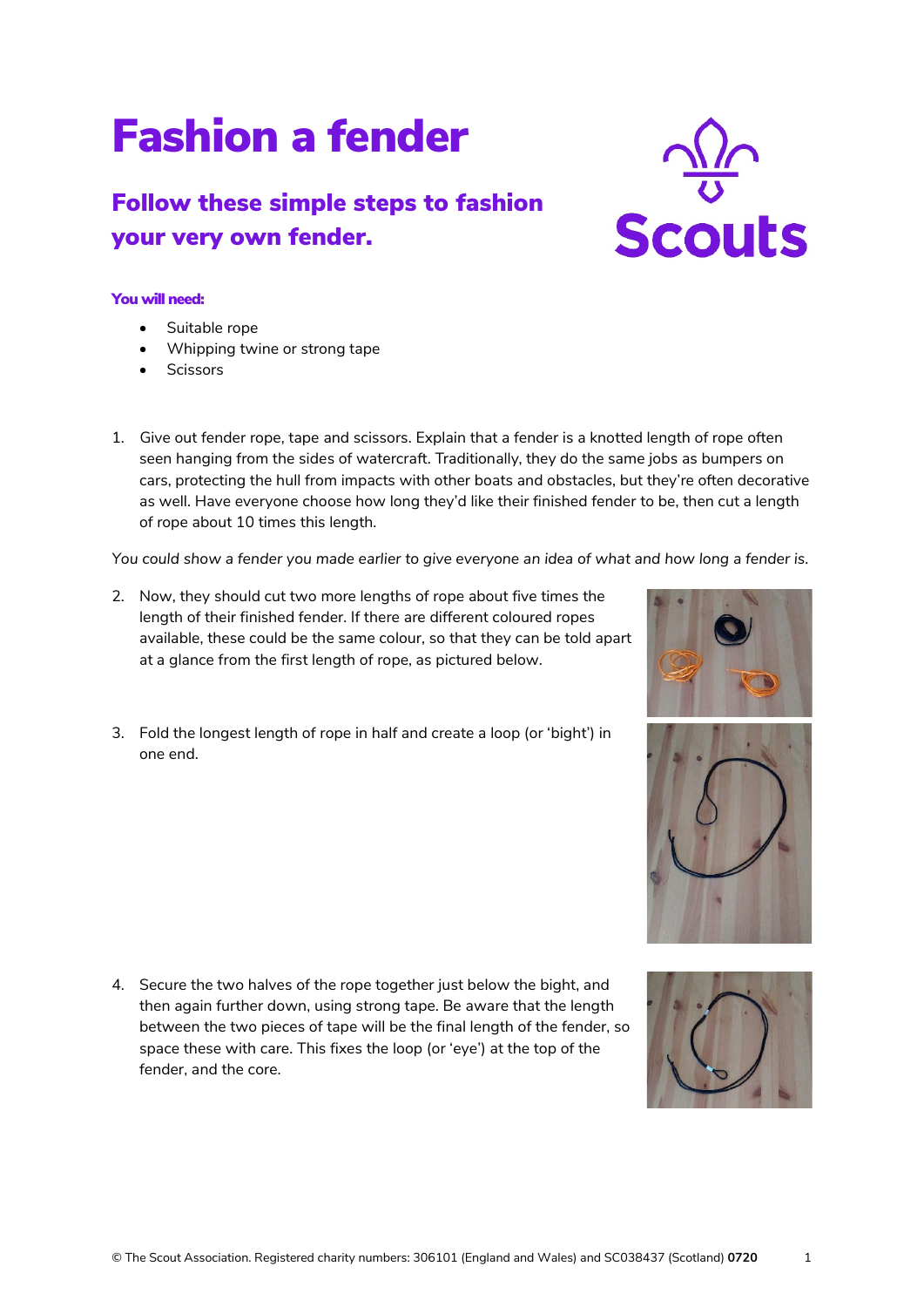5. Attach the two shorter lengths of rope either side of the fender core and secure these in place with strong tape, then secure the ends below the eye as shown below.

6. To secure the four loose ends, tie a crown knot. Do this by turning the fender so the eye points down, then separate out the four strands so that they run in different directions, as shown below.

7. Take one strand and lay it over the strand clockwise from it, to form a loop. Take the next strand and do the same thing. Repeat this with the third strand and finally, lay the fourth strand over the core of the fender and down through the first loop. Pull each strand tight to secure the ends in the crown. This is illustrated below.